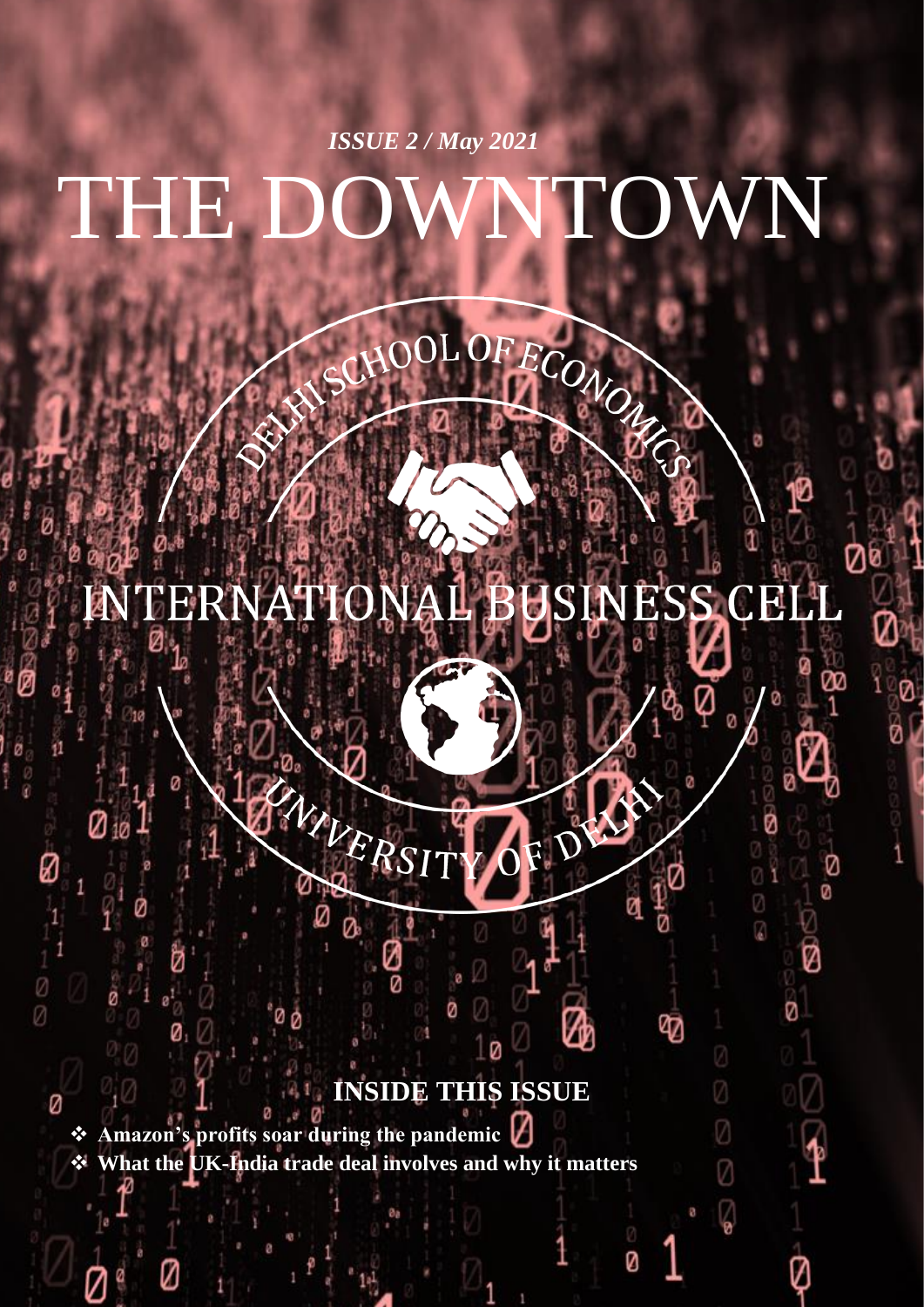



## **Amazon's Profit soar during the pandemic**

#### -*Tanmay Sharma*

Amazon is one of the few companies that have benefitted from the pandemic. Last year the online retailer enjoyed the fast growth of online shopping due to lockdowns in many countries. People residing in their homes, resorted to ordering groceries, office equipment and day-to-day items from online retailers. Amazon's Q1 profits have more than tripled since last year, with revenue of more than \$100 billion. Since, India and many other countries are still battling the pandemic the growth of online shopping will not stop.

Amazon has passed the \$100 billion revenue milestone for two quarters now, which is good news for investors and the company. To attract new customers Amazon plans to hold Prime Day during the next quarter to keep revenue growing. Prime Day may be postponed in India due to the dire situation the country faces currently. Not only online shopping, Amazon's cloud-computing services also witnessed a boom reporting a growth of 32% in the quarter. Amazon's online advertising business also reported a fast growth, as traditional methods of advertising are not effective during these times.



Amazon's dominant grip over e-commerce and continued expansion into new industries have strengthened its power, although the company continues to face challenges from regulators and some employees. Amazon Web Services (AWS) have become a major profit center for the company during these times, with sales totaling to around \$13.5 billion. AWS Chief Executive Officer Andy Jassy will take over from CEO Jeff Bezos after the third quarter of this year. Amazon's

revenue is on a steady growth trajectory for this year; however, employee grievances and workplace conditions threaten to derail it. There have been multiple reports from workers about long hours and no unionization policies in Amazon warehouses. Regulators also believe that Amazon is a monopoly and may bring anti-trust lawsuits in U.S. Congress. If Amazon hopes to continue its growth beyond this pandemic, it must work towards bettering employee experience and promoting healthy competition in the market.